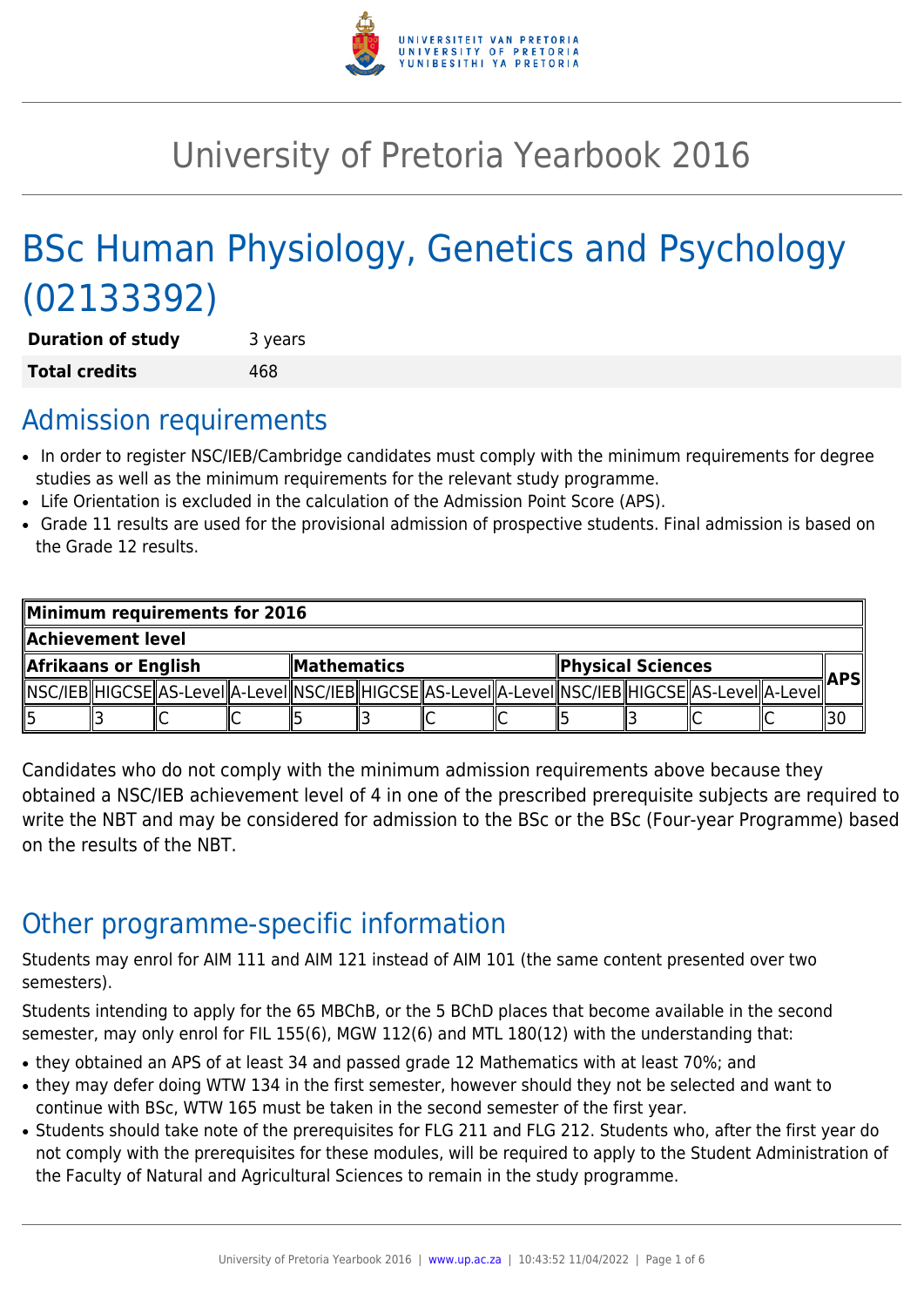

Students intending to apply for the BSocSciHons (Psychology) programme must complete the following research modules: RES 210 and RES 320.

Students intending to apply for BScHons (Genetics) must also complete the module GTS 367 in their third year.

A student must pass all the minimum prescribed and elective module credits as set out at the end of each year within a programme as well as the total required credits to comply with the particular degree programme. Please refer to the curricula of the respective programmes. At least 144 credits must be obtained at 300-/400-level, or otherwise as indicated by curriculum. The minimum module credits needed to comply with degree requirements is set out at the end of each study programme. Subject to the programmes as indicated a maximum of 150 credits will be recognised at 100-level. A student may, in consultation with the Head of Department and subject to the permission by the Dean, select or replace prescribed module credits not indicated in BSc three-year study programmes to the equivalent of a maximum of 36 module credits.

It is important that the total number of prescribed module credits is completed during the course of the study programme. The Dean may, on the recommendation of the Head of Department, approve deviations in this regard. Subject to the programmes as indicated in the respective curricula, a student may not register for more than 75 module credits per semester at first-year level subject to permission by the Dean. A student may be permitted to register for up to 80 module credits in a the first semester during the first year provided that he or she obtained a final mark of no less than 70% for grade 12 Mathematics and achieved an APS of 34 or more in the NSC.

Students who are already in possession of a bachelor's degree, will not receive credit for modules of which the content overlap with modules from the degree that was already conferred. Credits will not be considered for more than half the credits passed previously for an uncompleted degree. No credits at the final-year or 300- and 400-level will be granted.

The Dean may, on the recommendation of the programme manager, approve deviations with regard to the composition of the study programme.

Please note: Where elective modules are not specified, these may be chosen from any modules appearing in the list of modules.

It remains the student's responsibility to acertain, prior to registration, whether they comply with the prerequisites of the modules they want to register for.

The prerequisites are listed in the Alphabetical list of modules.

# Promotion to next study year

A student will be promoted to the following year of study if he or she passed 100 credits of the prescribed credits for a year of study, unless the Dean on the recommendation of the head of department decides otherwise. A student who does not comply with the requirements for promotion to the following year of study, retains the credit for the modules already passed and may be admitted by the Dean, on recommendation of the head of department, to modules of the following year of study to a maximum of 48 credits, provided that it will fit in with both the lecture and examination timetable.

#### **General promotion requirements in the faculty**

All students whose academic progress is not acceptable can be suspended from further studies.

• A student who is excluded from further studies in terms of the stipulations of the abovementioned regulations,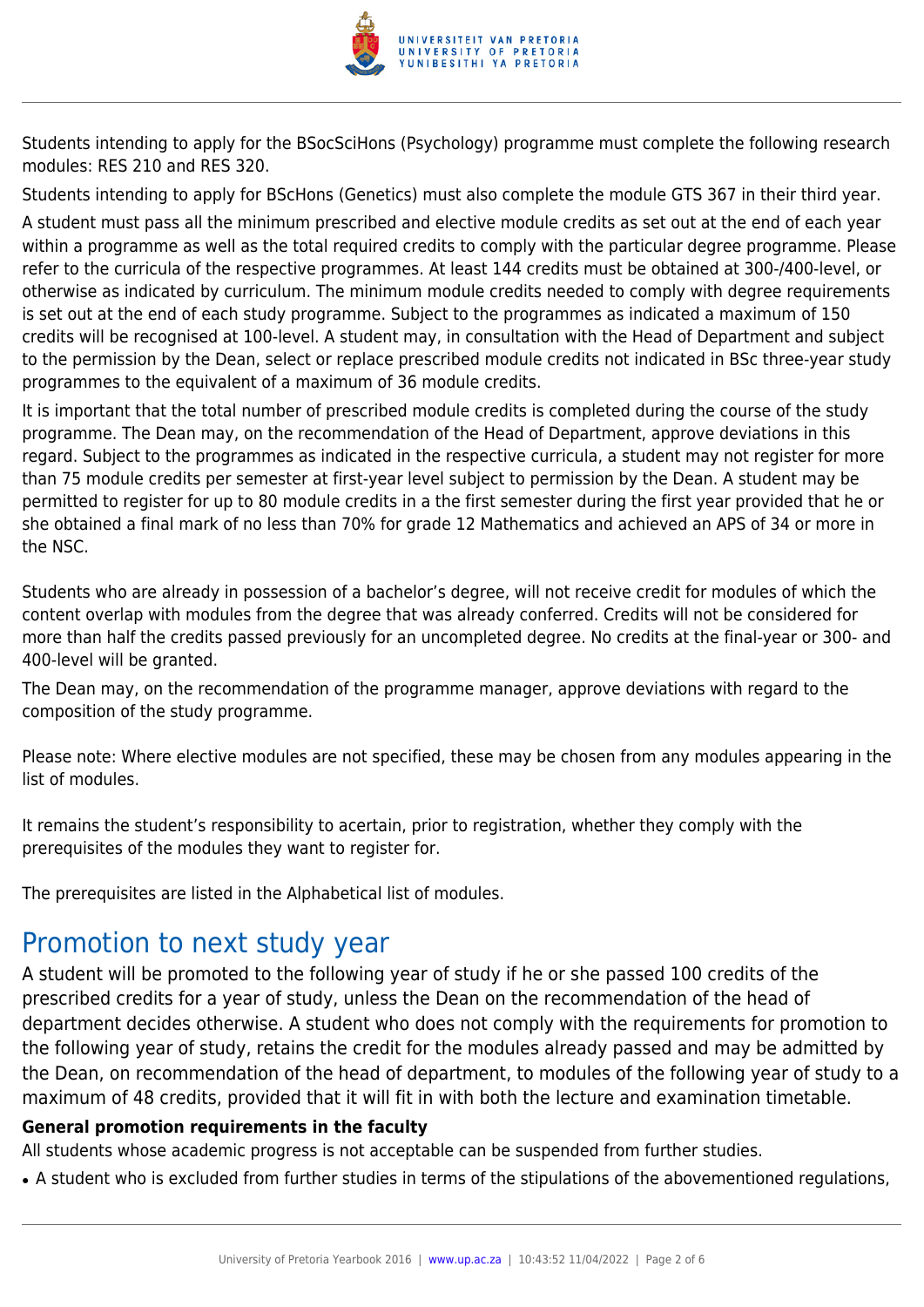

will be notified in writing by the Dean or Admissions Committee at the end of the relevant semester.

- A student who has been excluded from further studies may apply in writing to the Admissions Committee of the Faculty of Natural and Agricultural Sciences for re-admission.
- Should the student be re-admitted by the Admissions Committee, strict conditions will be set which the student must comply with in order to proceed with his/her studies.
- Should the student not be re-admitted to further studies by the Admissions Committee, he/she will be informed in writing.
- Students who are not re-admitted by the Admissions Committee have the right to appeal to the Senior Appeals Committee.
- Any decision taken by the Senior Appeals Committee is final.

### Pass with distinction

A student obtains his or her degree with distinction if all prescribed modules at 300-level (or higher) are passed in one academic year with a weighted average of at least 75%, and obtain at least a subminimum of 65% in each of the relevant modules.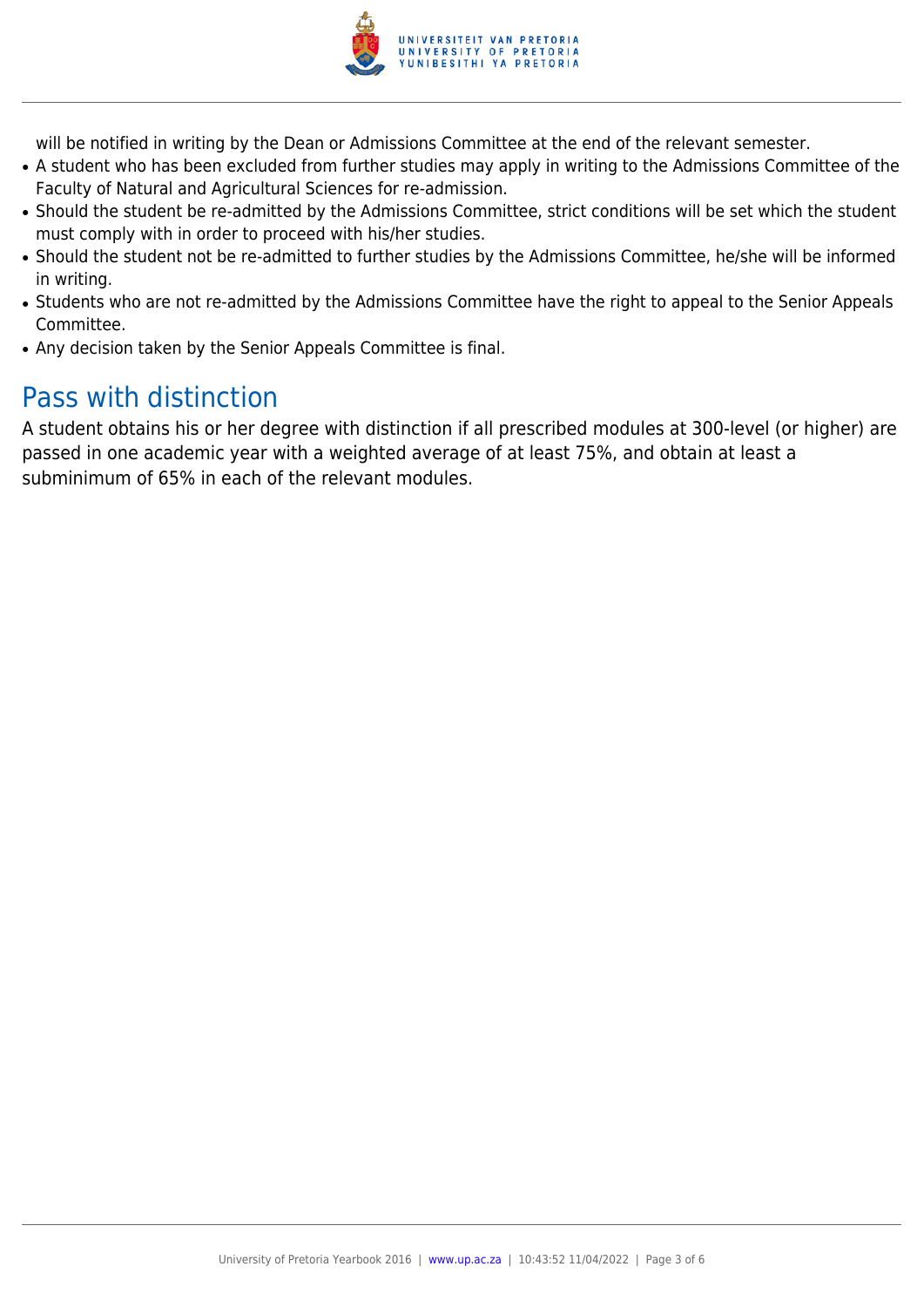

# Curriculum: Year 1

#### **Minimum credits: 140**

### **Fundamental modules**

[Academic information management 111](https://www.up.ac.za/yearbooks/2016/modules/view/AIM 111) (AIM 111) - Credits: 4.00 [Academic information management 121](https://www.up.ac.za/yearbooks/2016/modules/view/AIM 121) (AIM 121) - Credits: 4.00 [Language and study skills 110](https://www.up.ac.za/yearbooks/2016/modules/view/LST 110) (LST 110) - Credits: 6.00 [Academic orientation 102](https://www.up.ac.za/yearbooks/2016/modules/view/UPO 102) (UPO 102) - Credits: 0.00 [Academic information management 102](https://www.up.ac.za/yearbooks/2016/modules/view/AIM 102) (AIM 102) - Credits: 6.00

### **Core modules**

[Biometry 120](https://www.up.ac.za/yearbooks/2016/modules/view/BME 120) (BME 120) - Credits: 16.00 [General chemistry 117](https://www.up.ac.za/yearbooks/2016/modules/view/CMY 117) (CMY 117) - Credits: 16.00 [General chemistry 127](https://www.up.ac.za/yearbooks/2016/modules/view/CMY 127) (CMY 127) - Credits: 16.00 [Introductory genetics 161](https://www.up.ac.za/yearbooks/2016/modules/view/GTS 161) (GTS 161) - Credits: 8.00 [Molecular and cell biology 111](https://www.up.ac.za/yearbooks/2016/modules/view/MLB 111) (MLB 111) - Credits: 16.00 [Physics for biology students 131](https://www.up.ac.za/yearbooks/2016/modules/view/PHY 131) (PHY 131) - Credits: 16.00 [Psychology 110](https://www.up.ac.za/yearbooks/2016/modules/view/SLK 110) (SLK 110) - Credits: 12.00 [Psychology 120](https://www.up.ac.za/yearbooks/2016/modules/view/SLK 120) (SLK 120) - Credits: 12.00 [Mathematics 134](https://www.up.ac.za/yearbooks/2016/modules/view/WTW 134) (WTW 134) - Credits: 16.00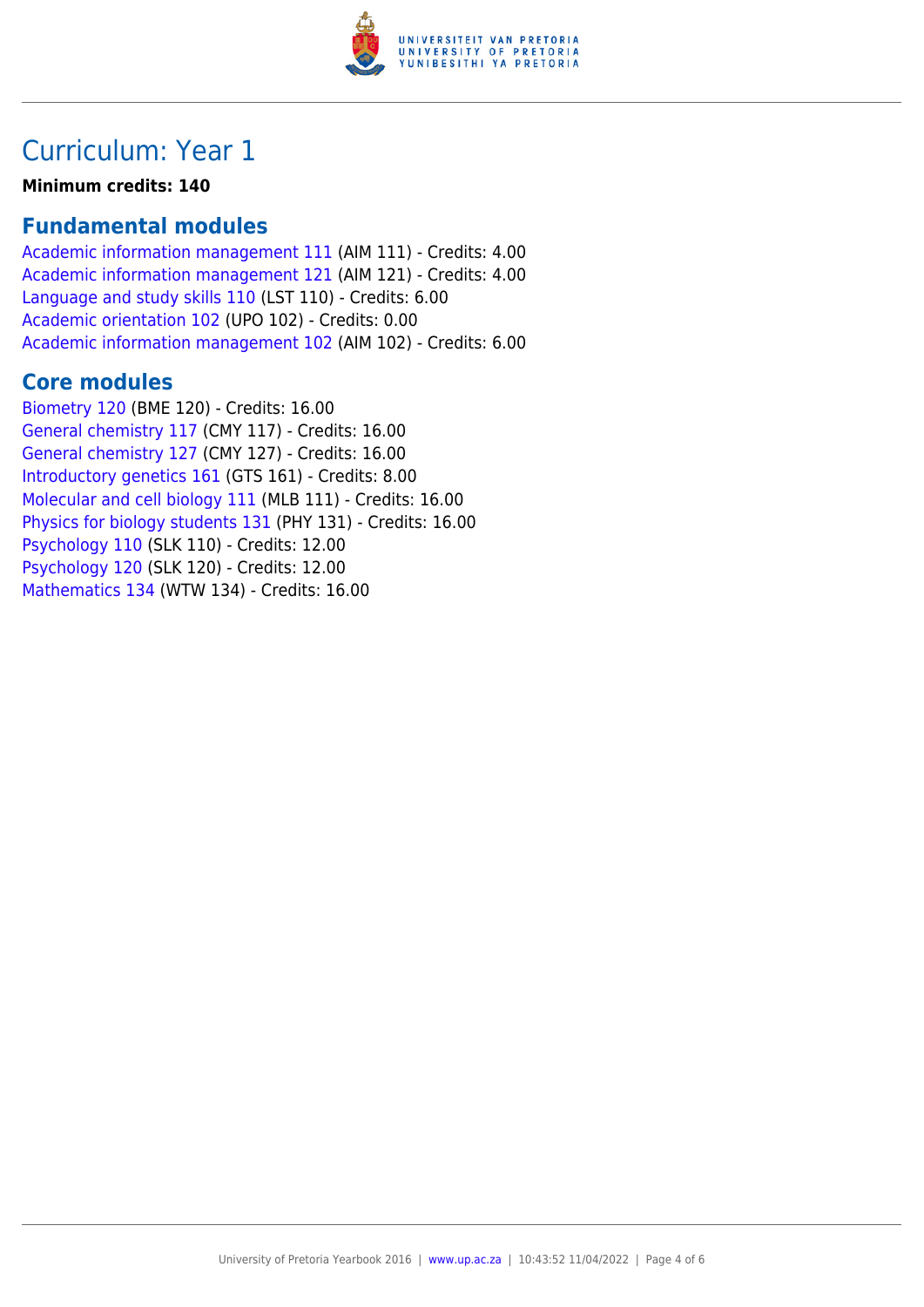

# Curriculum: Year 2

#### **Minimum credits: 160**

### **Core modules**

[Introduction to proteins and enzymes 251](https://www.up.ac.za/yearbooks/2016/modules/view/BCM 251) (BCM 251) - Credits: 12.00 [Carbohydrate metabolism 252](https://www.up.ac.za/yearbooks/2016/modules/view/BCM 252) (BCM 252) - Credits: 12.00 [Lipid and nitrogen metabolism 261](https://www.up.ac.za/yearbooks/2016/modules/view/BCM 261) (BCM 261) - Credits: 12.00 [Biochemical principles of nutrition and toxicology 262](https://www.up.ac.za/yearbooks/2016/modules/view/BCM 262) (BCM 262) - Credits: 12.00 [Introductory and neurophysiology 211](https://www.up.ac.za/yearbooks/2016/modules/view/FLG 211) (FLG 211) - Credits: 12.00 [Circulatory physiology 212](https://www.up.ac.za/yearbooks/2016/modules/view/FLG 212) (FLG 212) - Credits: 12.00 [Lung and renal physiology, acid-base balance and temperature 221](https://www.up.ac.za/yearbooks/2016/modules/view/FLG 221) (FLG 221) - Credits: 12.00 [Digestion, endocrinology and reproductive systems 222](https://www.up.ac.za/yearbooks/2016/modules/view/FLG 222) (FLG 222) - Credits: 12.00 [Molecular genetics 251](https://www.up.ac.za/yearbooks/2016/modules/view/GTS 251) (GTS 251) - Credits: 12.00 [Genetic diversity and evolution 261](https://www.up.ac.za/yearbooks/2016/modules/view/GTS 261) (GTS 261) - Credits: 12.00 [Psychology 210](https://www.up.ac.za/yearbooks/2016/modules/view/SLK 210) (SLK 210) - Credits: 20.00 [Psychology 220](https://www.up.ac.za/yearbooks/2016/modules/view/SLK 220) (SLK 220) - Credits: 20.00

### **Elective modules**

[Social research: Introductory methodology 210](https://www.up.ac.za/yearbooks/2016/modules/view/RES 210) (RES 210) - Credits: 20.00